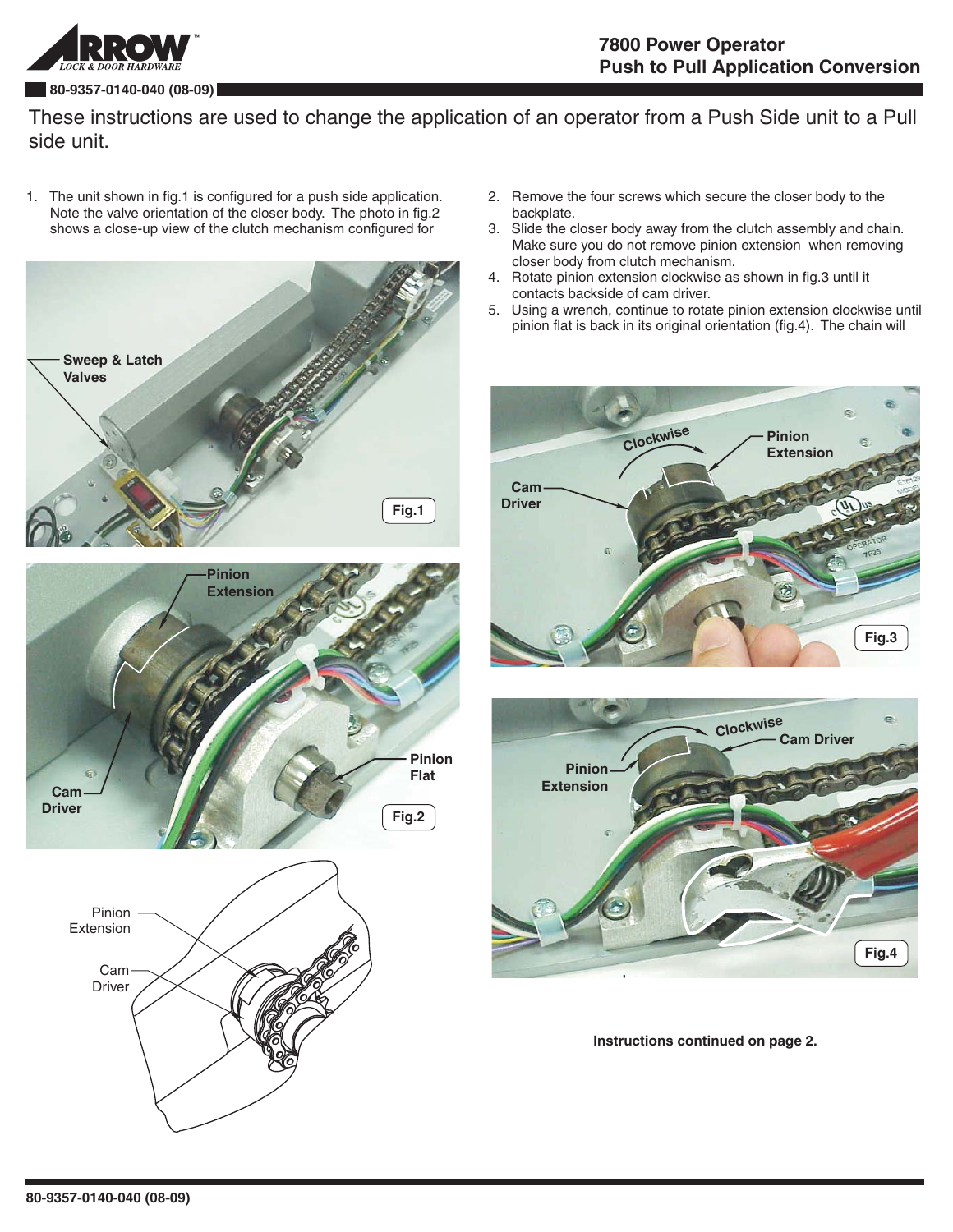- 6. The proper orientation of the clutch mechanism is shown in fig.5 and fig.7.
- 7. Orient the closer body as shown in fig.6, with "BC" valve toward conduit holes, and slide onto backplate so that closer pinion is inserted into pinion extension. Some rotational adjustment of the pinion extension may be required to allow assembly of closer
- **Fig.5**
- 8. Replace and tighten closer body screws removed in step 2. See fig.8.
- 9. With door closed, slide Closed Position Magnet so it aligns with the Reed Switch. See fig. 9.
- 10. Slide Open Position Magnet so it is 180° from the Reed Switch. See fig. 10. Slide Open Position Magnet as needed to get proper door opening.